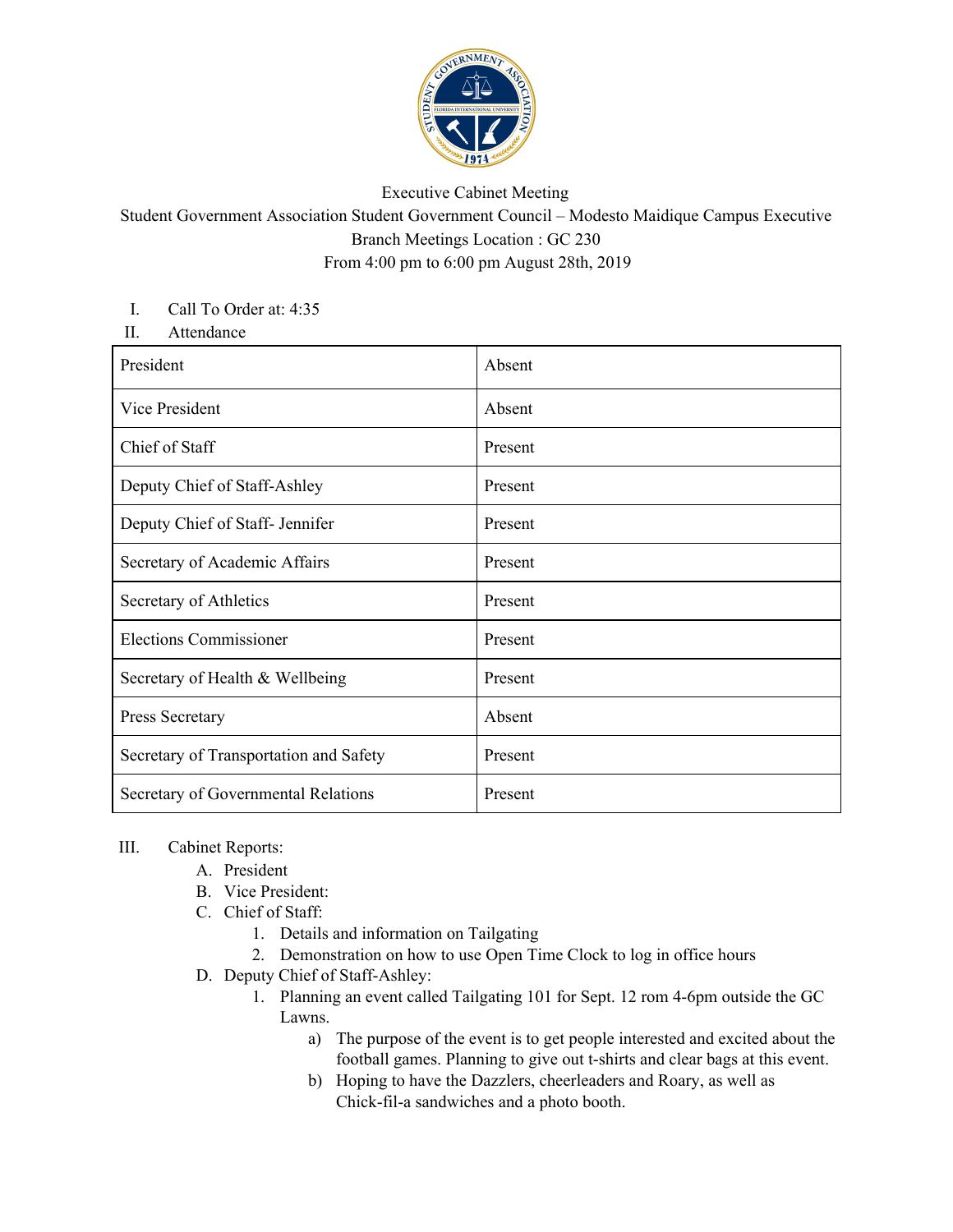- c) Planning to table with Secretary of Athletics to talk about Tailgate will work this season.
- E. Deputy Chief of Staff- Jennifer:
	- 1. Working on the SGA Calendar. If you haven't been added yet, let me know.
- F. Secretary of Academic Affairs:
	- 1. Working on trying to bring a speaker, Michelle Portier for the end of the semester before Finals.
	- 2. Working on creating an event in partnership with StartUp FIU. This will be targeted to Freshmans specifically and inform them on how they can get into different clubs and organizations outside of their majors.
	- 3. Got invited to a conference at the end of September on College Completion.
- G. Secretary of Athletics:
	- 1. Yesterday's donuts passing with the Soccer team was a success.
	- 2. This friday is the soccer game at 7pm in the FIU soccer stadium.
- H. Secretary of Educational Programs:
- I. Elections Commissioner:
	- 1. This week I had 2 tabling events for elections. It went well and got many students who were interested in the elections board, senate vacancy and freshman interested in the intern program.
	- 2. Worked with JP on some graphics and posted them on social media.
	- 3. Talked with several organizations on campus such as BSU and Fraternity/Sorority and emailed them about going to speak about senate vacancies and elections.
	- 4. Waiting for Michelle to give me the list of applicants to start the interview process.
	- 5. Lunch with Isabella, the SGA VP to talk about elections
	- 6. E-mailed GC regarding displaying the graphics on the TV's
- J. Secretary of Health & Wellbeing:
	- 1. I have a meeting with the SGA President next week to go over ideas that I have.
- K. Press Secretary:
- L. Secretary of Sustainability:
- M. Secretary of Transportation and Safety:
	- 1. Talked with Secretary of Health & Wellbeing, and are thinking about doing 2 campaigns.
		- a) One campaign will be regarding smoking
		- b) Second campaign will be to advertise a tool that is the online version of the Poison Control call center. We thought about students that have started to live by themselves in housing and if they happen to ingest something or have alcohol poisoning, that tool gives you recommendations of what to do.
	- 2. Started talking with Parking and Transportation as well as FIU Police Department and the Department of Emergency Management to see what they would like me to help them with this year.
	- 3. Yesterday we had the ribbon cutting for the Free BBC Shuttle.
- N. Secretary of Veterans Affairs:
- O. Secretary of Governmental Relations:
	- 1. Trying to get a date and a location for a Legislative Staff lunch where officials can meet with students.